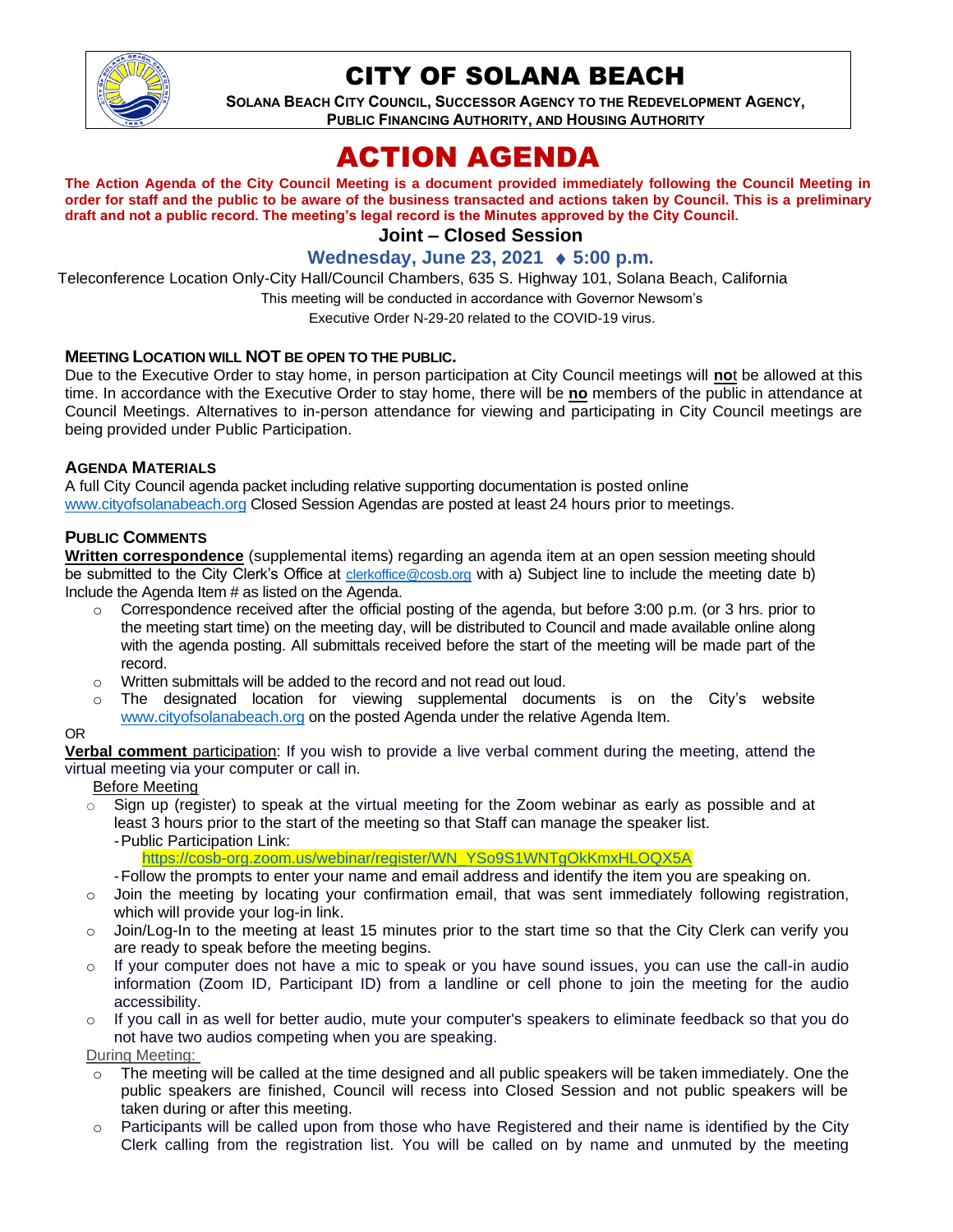organizer and then you may provide comments for the allotted time. Allotted speaker times are listed under each [Agenda s](https://urldefense.proofpoint.com/v2/url?u=https-3A__www.ci.solana-2Dbeach.ca.us_index.asp-3FSEC-3DF0F1200D-2D21C6-2D4A88-2D8AE1-2D0BC07C1A81A7-26Type-3DB-5FBASIC&d=DwMFaQ&c=euGZstcaTDllvimEN8b7jXrwqOf-v5A_CdpgnVfiiMM&r=1XAsCUuqwK_tji2t0s1uIQ&m=C7WzXfOw2_nkEFMJClT55zZsF4tmIf_7KTn0o1WpYqI&s=3DcsWExM2_nx_xpvFtXslUjphiXd0MDCCF18y_Qy5yU&e=)ection.

#### **SPECIAL ASSISTANCE NEEDED - AMERICAN DISABILITIES ACT TITLE 2**

In compliance with the Americans with Disabilities Act of 1990, persons with a disability may request an agenda in appropriate alternative formats as required by Section 202. Any person with a disability who requires a modification or accommodation in order to participate in a meeting should direct such request to the City Clerk's office (858) 720-2400 at least 72 hours prior to the meeting.

| <b>CITY COUNCILMEMBERS</b>                 |                                        |                                                     |                                                   |
|--------------------------------------------|----------------------------------------|-----------------------------------------------------|---------------------------------------------------|
| Lesa Heebner, Mayor                        |                                        |                                                     |                                                   |
| <b>Kristi Becker</b><br>Deputy Mayor       | <b>Kelly Harless</b><br>Councilmember  | David A. Zito<br>Councilmember<br><b>District 1</b> | <b>Jewel Edson</b><br>Councilmember<br>District 3 |
| <b>Gregory Wade</b><br><b>City Manager</b> | Johanna Canlas<br><b>City Attorney</b> |                                                     | Angela Ivey<br><b>City Clerk</b>                  |

# **CALL TO ORDER AND ROLL CALL:**

### **PUBLIC COMMENT ON CLOSED SESSION ITEMS** *(ONLY)***:**

*Report to Council Chambers and submit speaker slips to the City Clerk before the meeting recesses to closed session.*

# **CLOSED SESSION:**

## **1. CONFERENCE WITH LABOR NEGOTIATORS**

Pursuant to Government Code Section 54957.6 Agency designated representative: Gregory Wade Employee organizations: Miscellaneous Employees, Marine Safety Unit, and Unrepresented Employees.

#### **2. CONFERENCE WITH REAL PROPERTY NEGOTIATOR**

Pursuant to Government Code section 54956.8 Property: APN: 263-352-03,04,05,06 and 07 and 263-342-02 City Negotiators: City Manager Greg Wade and City Attorney Johanna Canlas Negotiating Parties: Matt Tucker, North County Transit District Under negotiation: Lease Price and Terms

### **3. PUBLIC EMPLOYEE PERFORMANCE EVALUATION**

Pursuant to Government Code Section 54957 City Manager review.

**4. CONFERENCE WITH LEGAL COUNSEL – EXISTING LITIGATION** – *Added 6-17-21 at 130pm* Pursuant to Government Code Section 54956.9(d)(1)

- Virginia Grigg v. City of Solana Beach & Does (Case No. 37-2019-00049359-CU-PO-NC)

#### **ACTION: No reportable action.**

## **ADJOURN:**